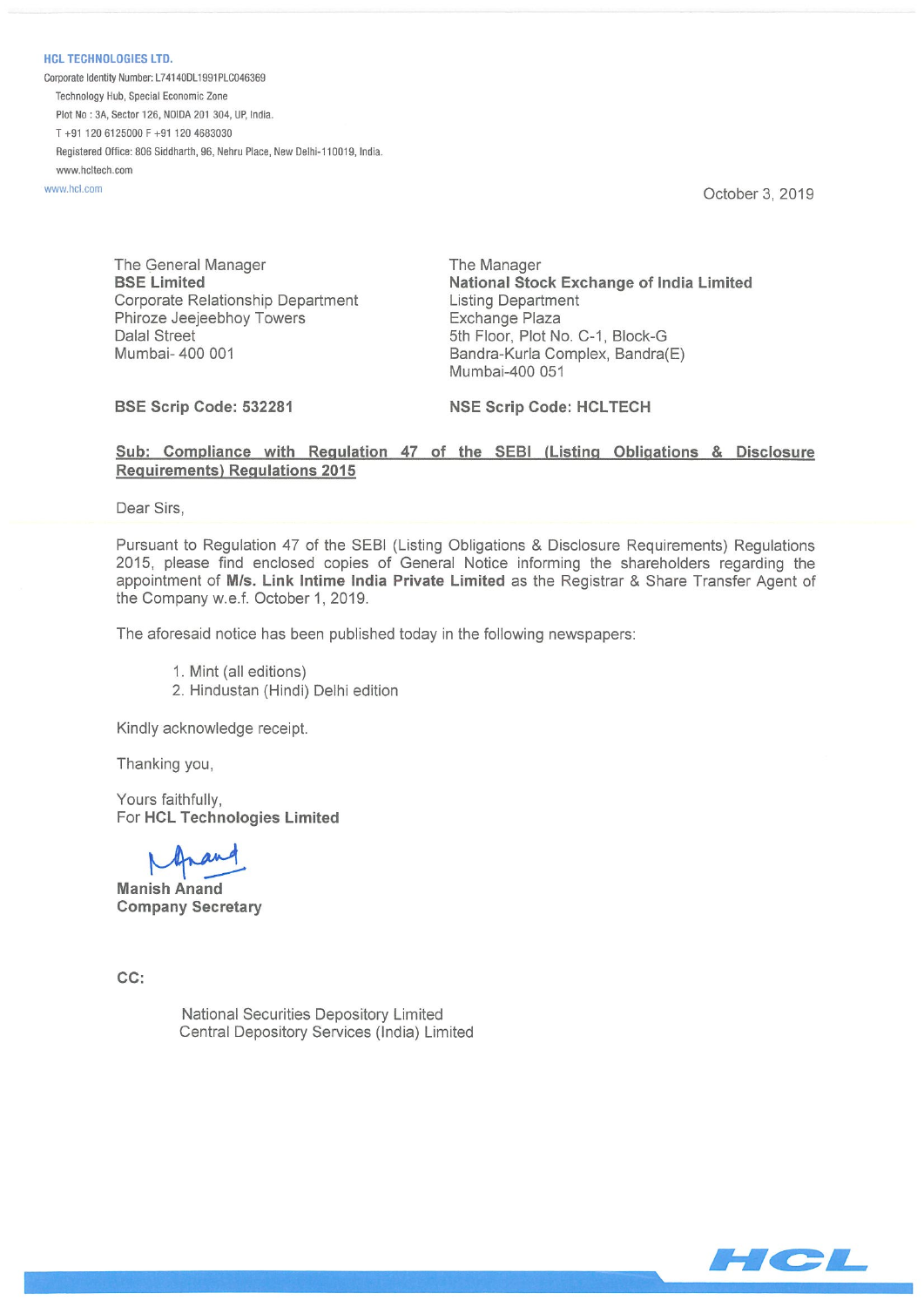# **NEWS**

WEDNESDAY 2 OCTOBER 2019 **NEW DELHI** 

## **HCL TECHNOLOGIES LIMITED**

Corporate Identification No.: L74140DL1991PLC046369 Read, Office: 806, Siddharth, 96, Nehru Place, New Delhi - 110 019 Corporate Office: Plot No. 3A, Sector 126, Noida - 201304, UP, India Website: www.hcltech.com; Email Id: investors@hcl.com Telefax: +91 11 26436336

#### **CHANGE IN REGISTRAR & SHARE TRANSFER AGENT**

Notice is hereby given to all the Shareholders, Beneficial owners, Depository Participants and other stakeholders of HCL Technologies Limited ("the Company") that M/s. Link Intime India Private Limited has been appointed as its new Registrar & Share Transfer Agent w.e.f. October 1, 2019 in place of M/s. Alankit Assignments Limited ("Alankit").

All concerned persons are requested to communicate, send, deliver the documents/ correspondence relating to the Company's securities to the below mentioned address:

M/s. Link Intime India Private Limited Unit- HCL Technologies Limited C-101, 247 Park, L.B.S. Marg Vikhroli (West), Mumbai-400 083 Maharashtra Telephone: 022 - 4918 6270 Fax: 022 - 4918 6060 Email: rnt.helpdesk@linkintime.co.in Website: www.linkintime.co.in

For the convenience of the stakeholders, the documents will continue to be accepted at the Registered Office of the Company.

Please note that all persons dealing with Alankit in any manner whatsoever regarding the securities of the Company beyond the date of publication of this notice shall be doing so at their own risk.

For HCL Technologies Limited

**Manish Anand Company Secretary** 

Place: New Delhi Date: October 1, 2019